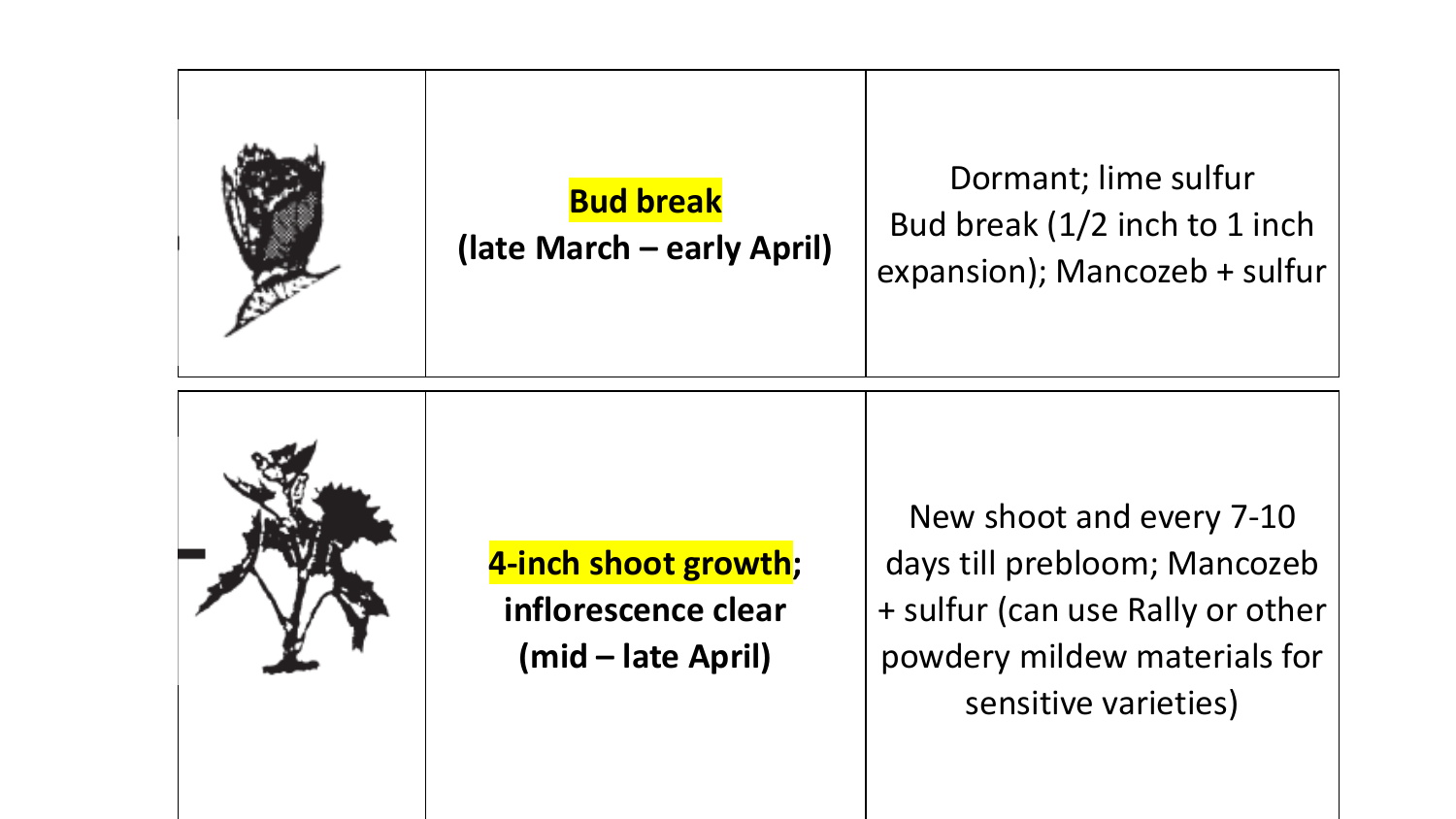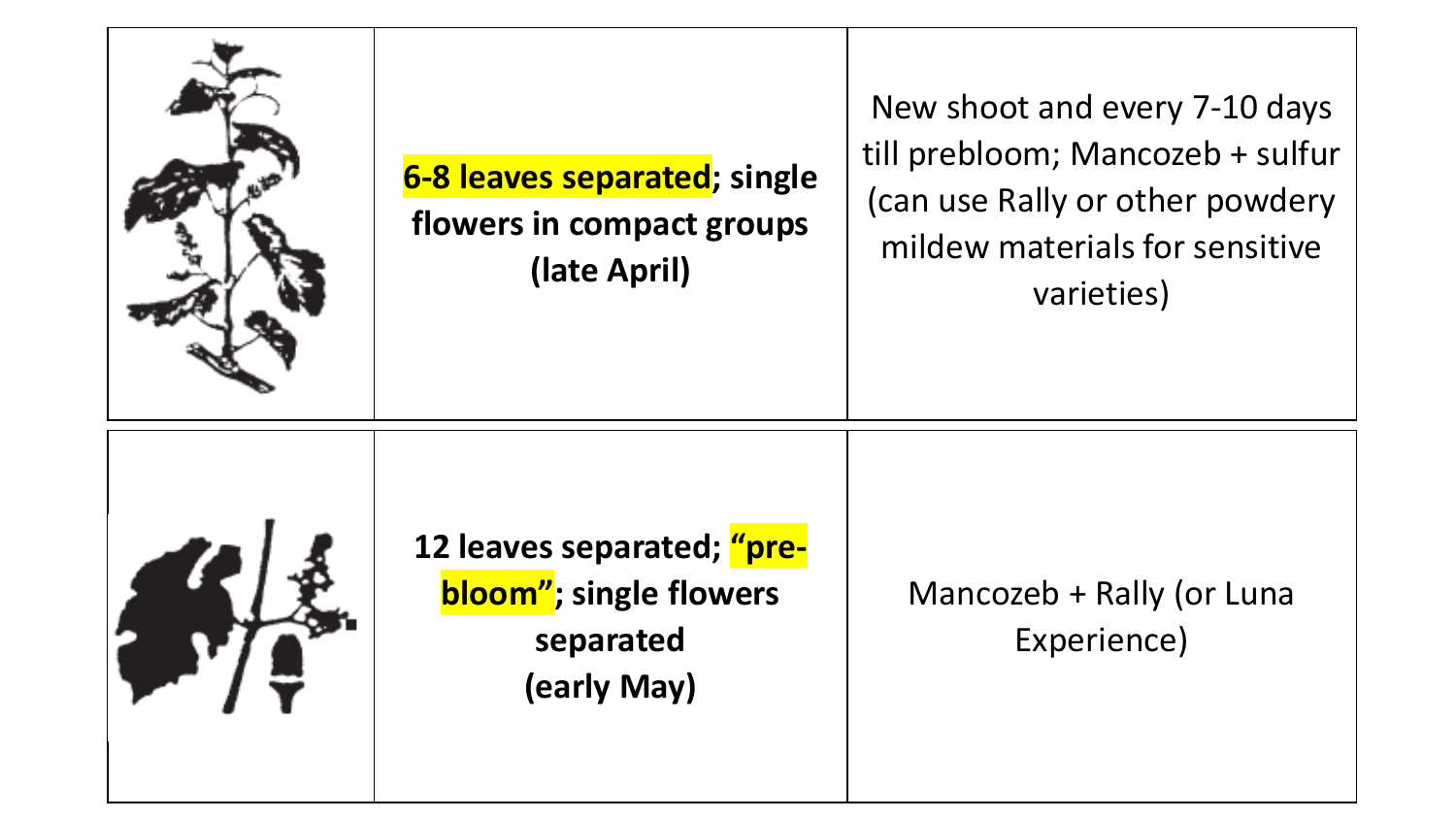

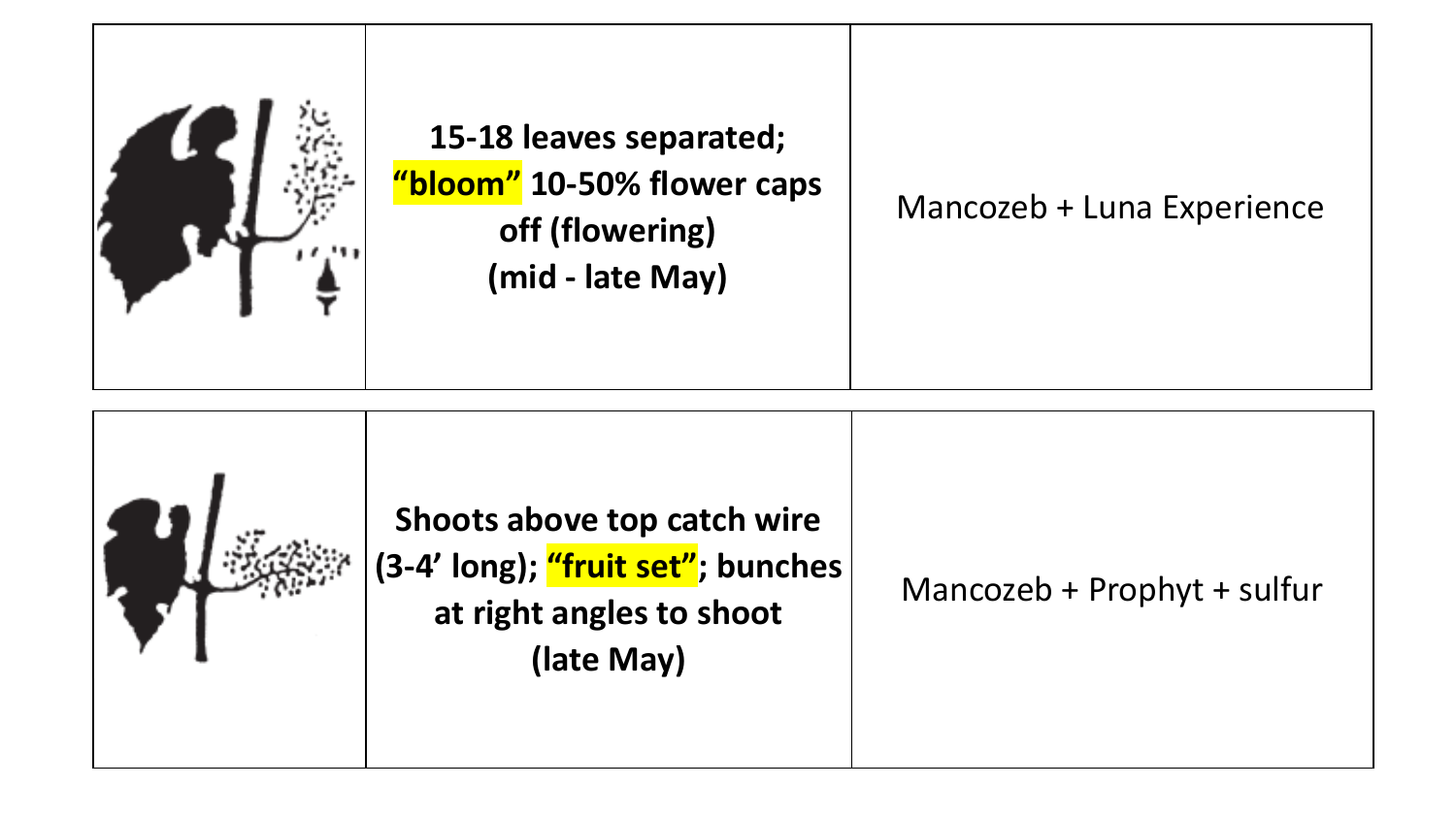

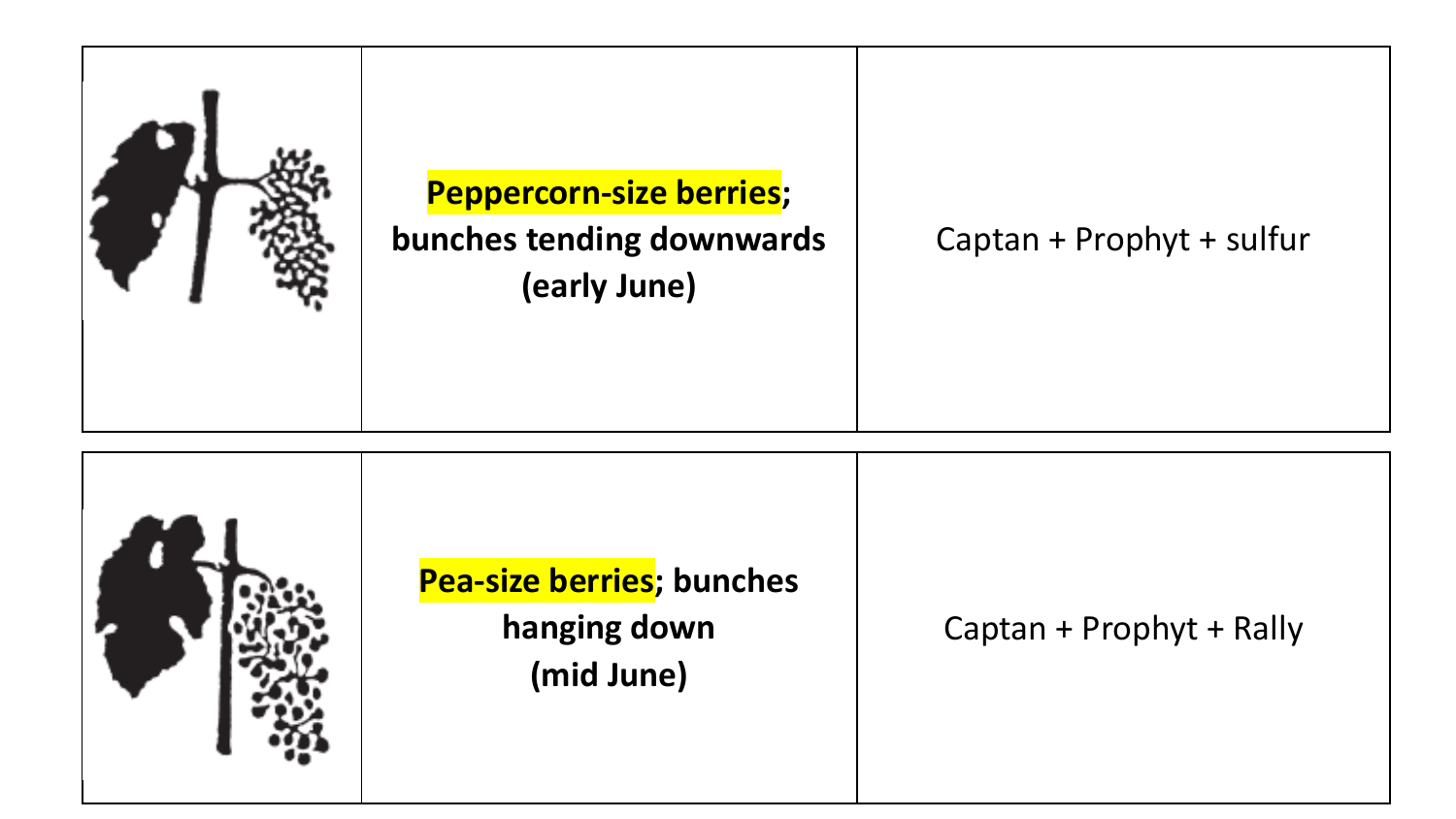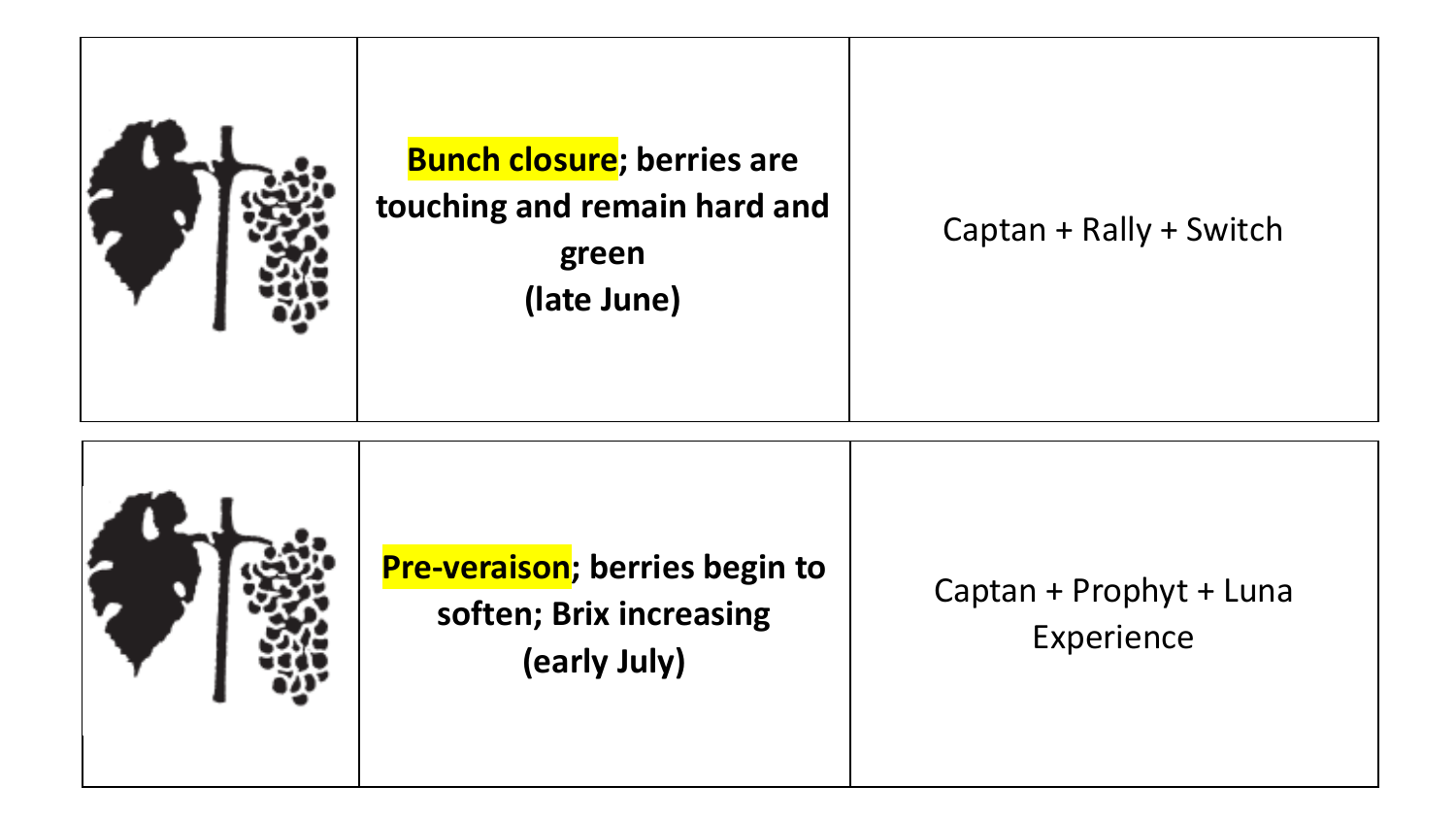

**Veraison; berries soften more, change color, and enlarge (mid July – early August)**

Captan + Rally + Switch

**Growth stage Post-veraison; berries with intermediate Brix values (mid – late August)** Captan + Rally + Rovral